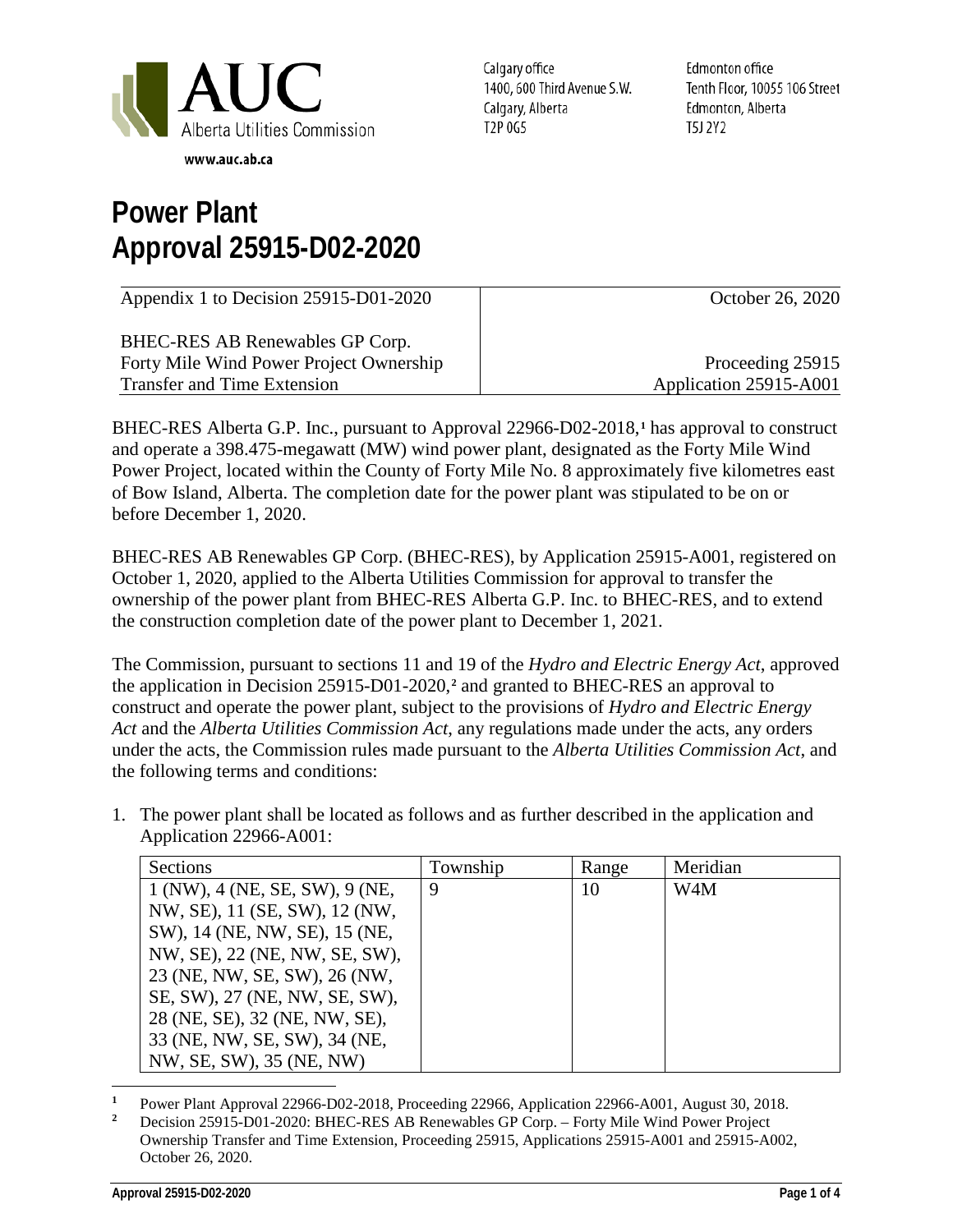| 5 (NE, NW), 7 (NE, NW, SW), 8          | 10 | 9  | W4M |
|----------------------------------------|----|----|-----|
| (NE, NW, SE), 15 (NW), 16 (NW,         |    |    |     |
| SW), 17 (NE, NW, SE), 18 (NW,          |    |    |     |
| SE, SW), 19 (NE, NW, SE, SW),          |    |    |     |
| 20 (NE, NW, SE, SW), 21 (NE,           |    |    |     |
| NW, SE, SW), 22 (SW), 26 (NE,          |    |    |     |
| NW, SW), 28 (NW, SW), 30               |    |    |     |
| $(SW)$ , 32 (NE, SE), 33 (SE, SW),     |    |    |     |
| 34 (SE, SW), 35 (SE, SW)               |    |    |     |
| 1 (NE, NW, SE, SW), 2 (NE, NW,         | 10 | 10 | W4M |
| SE), 3 (NE, NW, SE), 4 (NE, NW,        |    |    |     |
| SE, SW), 5 (NE, NW, SW),               |    |    |     |
| 8 (SW), 11 (SE), 12 (SE, SW),          |    |    |     |
| 13 (NE, NW, SE), 14 (NE, NW,           |    |    |     |
| SW), 15 (NE, SE), 22 (NE, NW,          |    |    |     |
| SE, SW), 23 (NE, NW, SE), 24           |    |    |     |
| (NW, SE, SW), 25 (NW, SE, SW),         |    |    |     |
| 26 (NE, SE), 27 (NE, SE), 34           |    |    |     |
| $(SE)$ , 35 $(SE, SW)$ , 36 $(NW, SW)$ |    |    |     |
| 5 (NE, SE, SW), 6 (NE, SE),            | 11 | 9  | W4M |
| 8 (SE), 9 (SE, SW)                     |    |    |     |
| 1 (NW, SE, SW), 2 (NE), 12 (SW)        | 11 | 10 | W4M |

- 2. The power plant shall consist of 115 Gamesa G132 wind turbines, each rated at 3.465 MW, with a total generating capability of 398.475 MW, and as further described in Application 22966-A001.
- 3. Each wind turbine structure shall be installed with its centres at the longitude and latitude coordinates specified in Application 22966-A001. If the structure has to be located more than 50 metres from the specified coordinates, BHEC-RES must apply to the Commission for an amendment to this approval prior to construction.
- 4. The power plant shall also consist of a 34.5-kilovolt (kV) gathering system as described in Application 22966-A001. The gathering system is to be used solely for collecting the electrical energy generated by each turbine and transmitting that electric energy to the Forty Mile 516S Substation.**[3](#page-1-0)**
- 5. The siting, construction and operation of the project's infrastructure will meet all of Alberta Environment and Parks – Wildlife Management's (AEP WM) recommended minimum setbacks from wetlands and watercourses for the project, unless AEP WM has agreed to one or more of the following: a reduced setback; alternative mitigation in the project's renewable energy referral report; or approval under the *Water Act* for the project.
- 6. The siting, construction and operation of the project's infrastructure will meet all of AEP WM's recommended minimum setbacks for high disturbance level activities from wildlife species at risk habitat features, unless AEP WM has agreed to one or more of the

<span id="page-1-0"></span> $\overline{a}$ **<sup>3</sup>** Substation Permit and Licence 25915-D03-2020, Proceeding 25915, Application 25915-A002, October 26, 2020.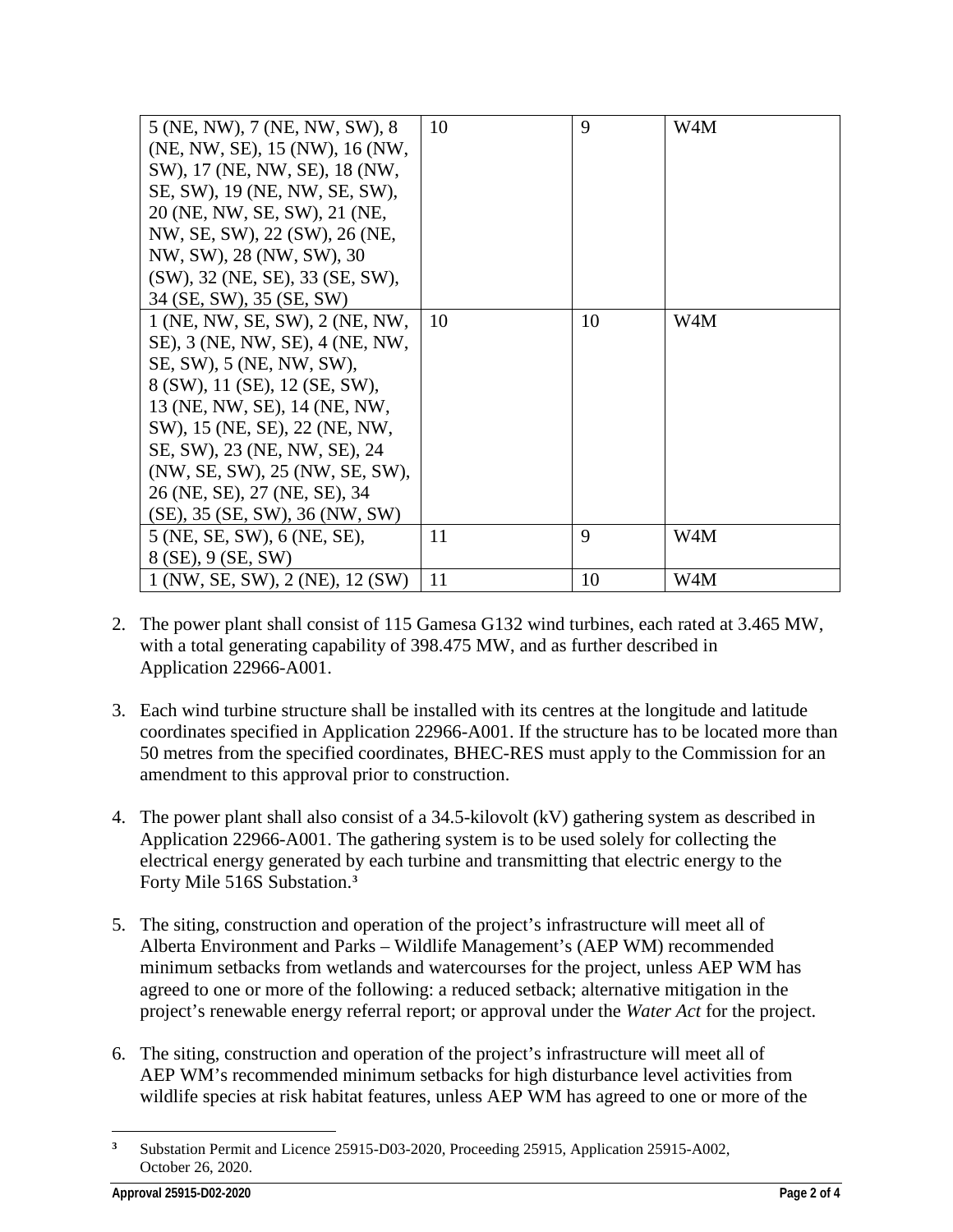following: (i) a reduced setback; or alternative mitigation in AEP WM's *Renewable Energy Referral Report* for the project.

- 7. If any changes are made to any infrastructure associated with the project, the construction schedule, or the proposed wildlife mitigation measures, BHEC-RES will submit these changes to AEP WM for its further review to ensure wildlife and wildlife habitat are protected.
- 8. BHEC-RES shall abide by any requirements and commitments outlined in its final version of the environmental protection plan (EPP) developed for the project. BHEC-RES shall implement all mitigation measures identified in the EPP and monitor the effectiveness of its mitigation measures. If mitigation measures are unsuccessful, BHEC-RES, in consultation with AEP WM, must develop and implement additional mitigation to minimize adverse effects on the environment.
- 9. BHEC-RES shall submit an annual post-construction monitoring survey report to AEP and the Commission within 13 months of the project becoming operational, and on or before the same date every subsequent year for which AEP requires surveys pursuant to Subsection 3(3) of Rule 033: *Post-approval Monitoring Requirements for Wind and Solar Power Plants*.
- 10. BHEC-RES will complete amphibian surveys following AEP WM survey methodology prior to construction in situations where ground disturbance may occur within 100 metres of potential amphibian breeding pond habitat, including the northern leopard frog and western tiger salamander. This will include spring acoustic surveys, summer visual search shoreline surveys, and, where practicable, will include shoreline and netting surveys following major summer rainfall events for intermittent breeders such as the northern leopard frog and western tiger salamanders. BHEC-RES will communicate the results of these amphibian surveys to AEP WM and implement any mitigation measures recommended by AEP WM.
- 11. BHEC-RES will monitor (for potential breeding impacts, such as nest abandonment or disturbance, nesting success, reduction in nest productivity, and raptor mortality) all eight ferruginous hawk nests within the project area during construction and for at least the first three years of operation.
- 12. In addition to any representative turbines in the project area chosen for its post-construction bat carcass surveys in consultation with AEP WM in accordance with the stratified random sample method, BHEC-RES shall include any turbines that are located near potential roost sites, reservoirs and areas of foraging habitat which would have a higher risk of bat mortality. Turbines monitored under this requirement would not be counted towards the one third selected using the stratified random sample method.
- 13. BHEC-RES will abide by any requirements, recommendations and directions provided by AEP WM, whether in the context of a working group or otherwise, including any additional monitoring and mitigation that AEP WM considers necessary to address cumulative effects occurring from two or more projects within the local area, as defined by AEP WM.
- 14. BHEC-RES shall conduct post-construction comprehensive noise studies and an evaluation of low frequency noise at receptors 53, 73, and 32 under representative operating conditions, and in accordance with Rule 012: *Noise Control*. BHEC-RES shall file all studies and reports